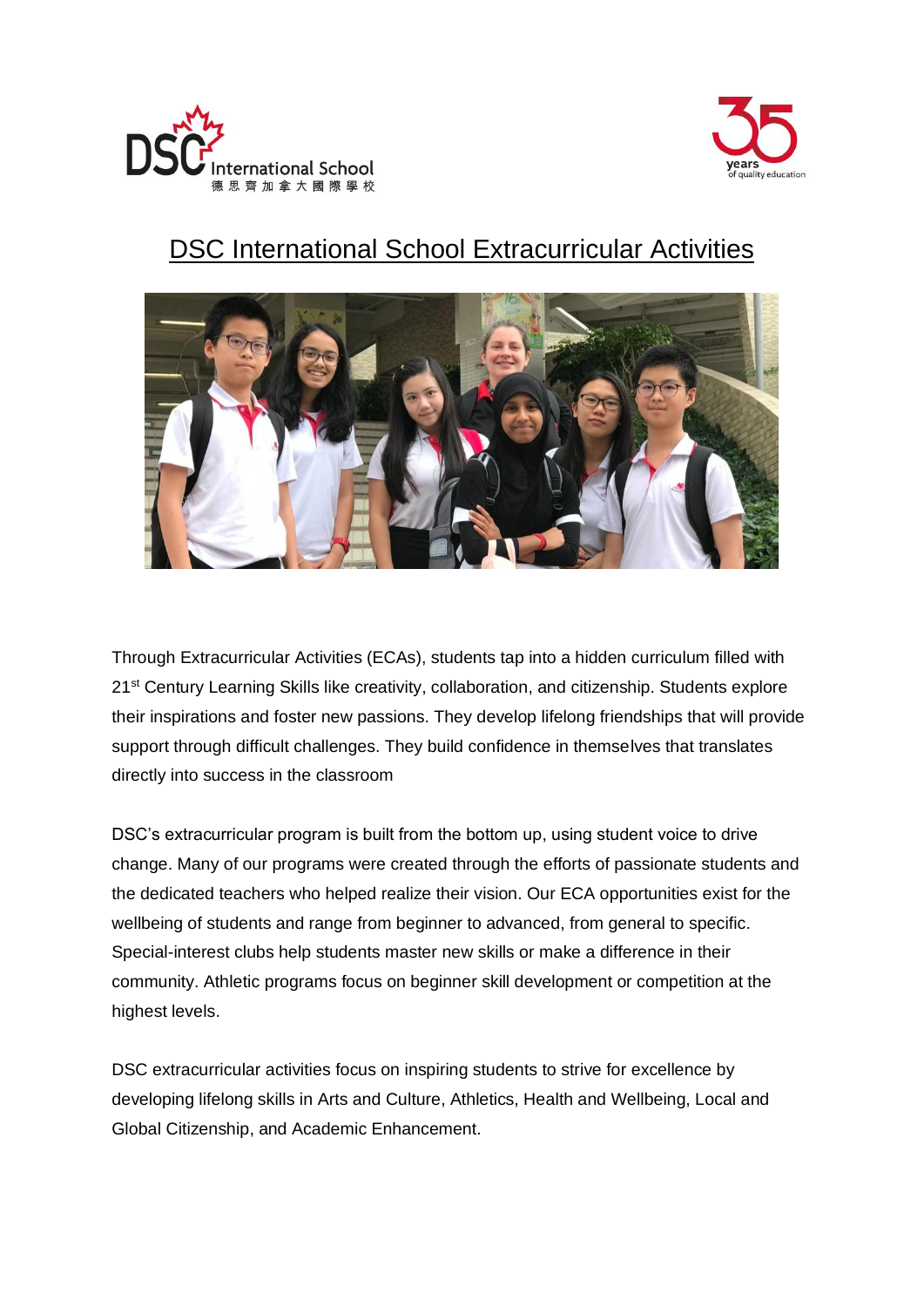# **Extracurricular Activities**

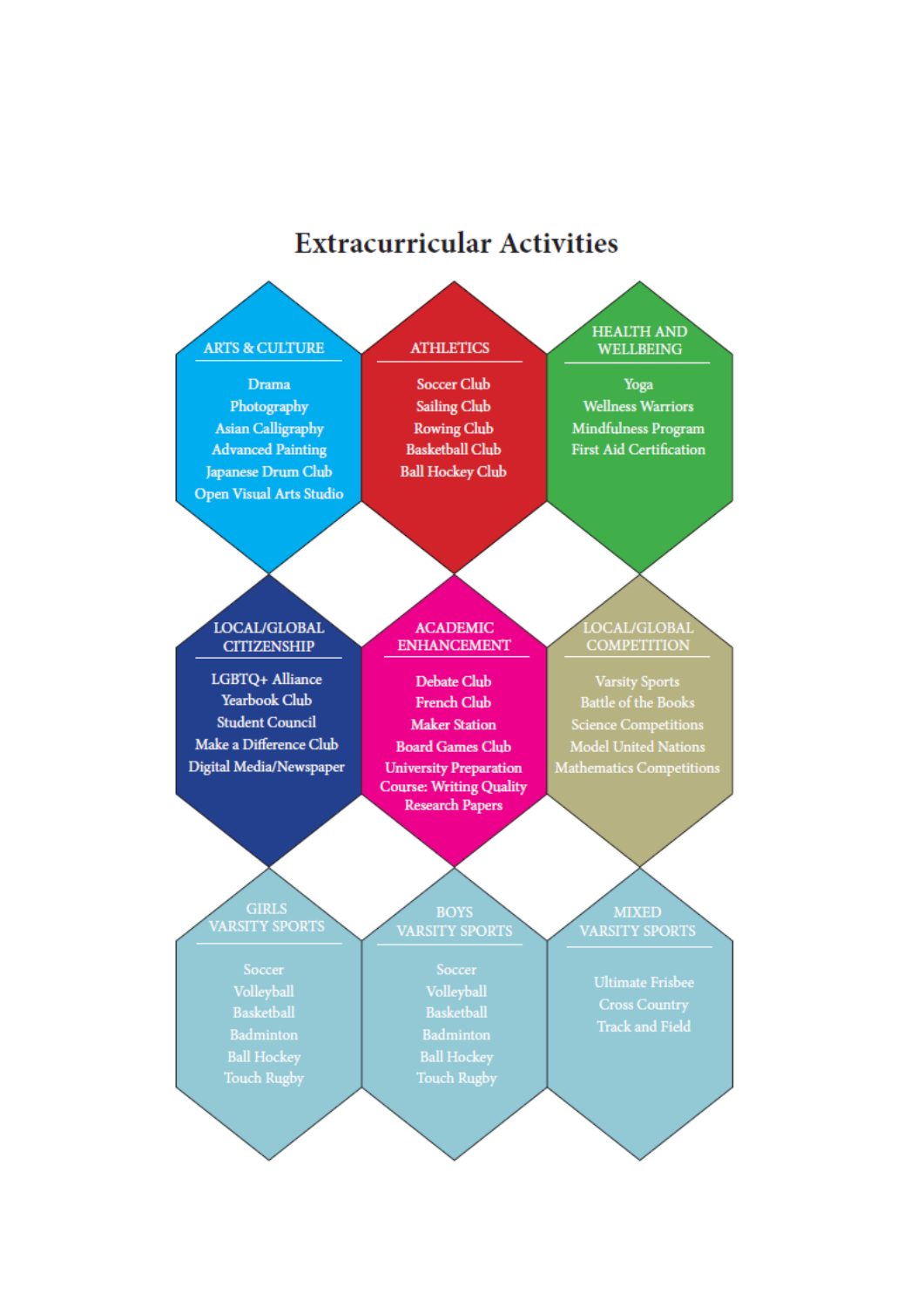#### **Overview**

Most ECAs are scheduled between 3:15-3:50 in either Semester 1 or 2, while others continue all year long. Varsity sports teams follow four seasons as determined by the International School Sports Federation of Hong Kong (ISSFHK).

#### Sign up Procedure

Read through the brochure and attend the ECA Fair in September to learn more about clubs and teams available at DSC. Students interested in clubs should click the links below to register their interest. The club supervisor/coach will then contact each student to complete a permission form.

#### Attendance

If students will not be attending an extracurricular activity, parents should inform the School. Low attendance or lack of participation, in accordance with extracurricular policies, could lead to removal from the club or team.

#### Additional Information

- Some clubs may have an associated fee as indicated
- Some clubs will have minimum and maximum enrollment
- Teams have a fee which will be stated on permission forms
- Team members are decided after pre-season team tryouts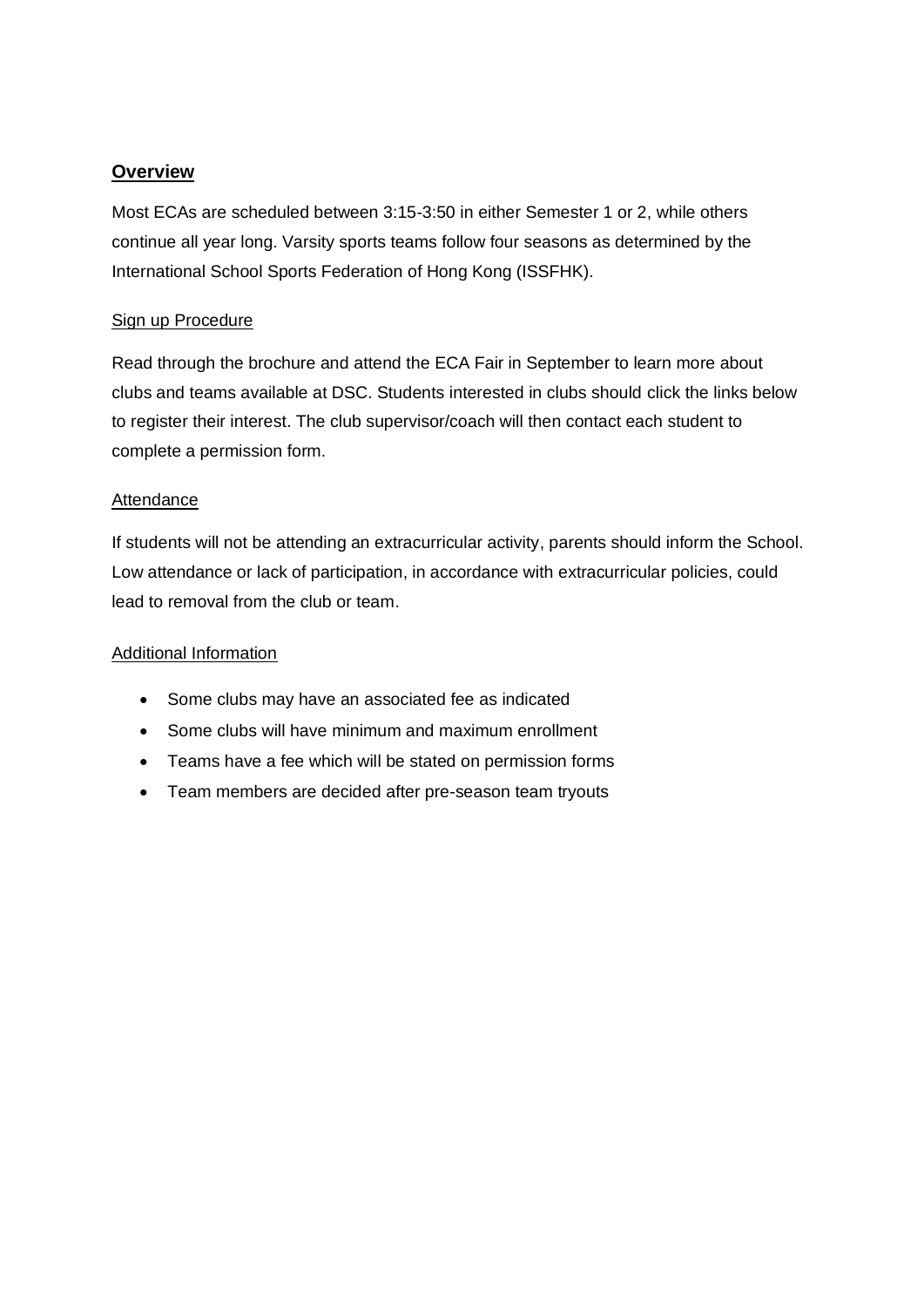Varsity Sports (click the link to register your interest)

| Season 1                                                                                                                            | Season 2                                                                                                                                                                                                                                                  | Season 3                                                                                                                                                                            | Season 4                                                                                                                     |
|-------------------------------------------------------------------------------------------------------------------------------------|-----------------------------------------------------------------------------------------------------------------------------------------------------------------------------------------------------------------------------------------------------------|-------------------------------------------------------------------------------------------------------------------------------------------------------------------------------------|------------------------------------------------------------------------------------------------------------------------------|
| Sept to Nov                                                                                                                         | Nov to Feb                                                                                                                                                                                                                                                | Feb to April                                                                                                                                                                        | April to June                                                                                                                |
| <b>U16/U20 Girls</b><br>Volleyball<br><b>U16/U20 Boys</b><br><u>Volleyball</u><br><b>U14 Boys Soccer</b><br><b>U14 Girls Soccer</b> | <b>Senior Cross</b><br><b>Country (9-12)</b><br><b>Junior Cross</b><br><b>Country (5-8)</b><br><b>U16 Girls Basketball</b><br><b>U16/U20 Boys</b><br><b>Basketball</b><br><b>U20 Boys Ball</b><br><u>Hockey</u><br><b>U20 Girls Ball</b><br><b>Hockey</b> | U14 Girls & Boys<br><b>Badminton</b><br><b>U16 Girls &amp; Boys</b><br><b>Badminton</b><br>U20 Girls & Boys<br><b>Badminton</b><br><b>Track and Field</b><br><b>U20 Boys Soccer</b> | <b>Touch Rugby</b><br><b>U20 Mixed Ultimate</b><br><b>Frisbee</b><br>U14/U16 Mixed<br><b>Ultimate Frisbee</b><br><u>Team</u> |

# Extracurricular Activities and Community Outreach Schedule

Click the links below to register your interest – descriptions below

| <b>ECA</b>                                    | Semester / Reporting Period 1                                                                                                                                          | Semester / Reporting Period 2                                                                                                                                          |  |
|-----------------------------------------------|------------------------------------------------------------------------------------------------------------------------------------------------------------------------|------------------------------------------------------------------------------------------------------------------------------------------------------------------------|--|
|                                               | (beginning Oct 4)                                                                                                                                                      | (beginning Feb 14)                                                                                                                                                     |  |
| <b>Arts and Culture</b>                       | <b>Asian Calligraphy</b><br><b>Drama Club</b><br><b>Open Visual Arts Studio</b><br><b>Songwriter's Workshop</b>                                                        | <b>Advanced Painting</b><br>Drama Club<br><b>Open Visual Arts Studio</b><br>Japanese Drum Club                                                                         |  |
| <b>Athletics</b>                              | <b>Basketball Club</b><br>Dance Team<br><b>Soccer Club</b><br><b>Varsity Sports</b>                                                                                    | <b>Ball Hockey Club</b><br>Dance Team<br><b>Varsity Sports</b>                                                                                                         |  |
| <b>Health and Wellbeing</b>                   | <b>Mindfulness Program</b><br><b>Wellness Warriors</b>                                                                                                                 | <b>Wellness Warriors</b><br>Yoga                                                                                                                                       |  |
| <b>Local and Global</b><br><b>Citizenship</b> | <b>Athletics Council</b><br><b>Digital Media/Newspaper</b><br><b>LGBTQ+ Alliance</b><br>Make a Difference Club (MAD)<br><b>Student Council</b><br><b>Yearbook Club</b> | <b>Athletics Council</b><br><b>Digital Media/Newspaper</b><br><b>LGBTQ+ Alliance</b><br>Make a Difference Club (MAD)<br><b>Student Council</b><br><b>Yearbook Club</b> |  |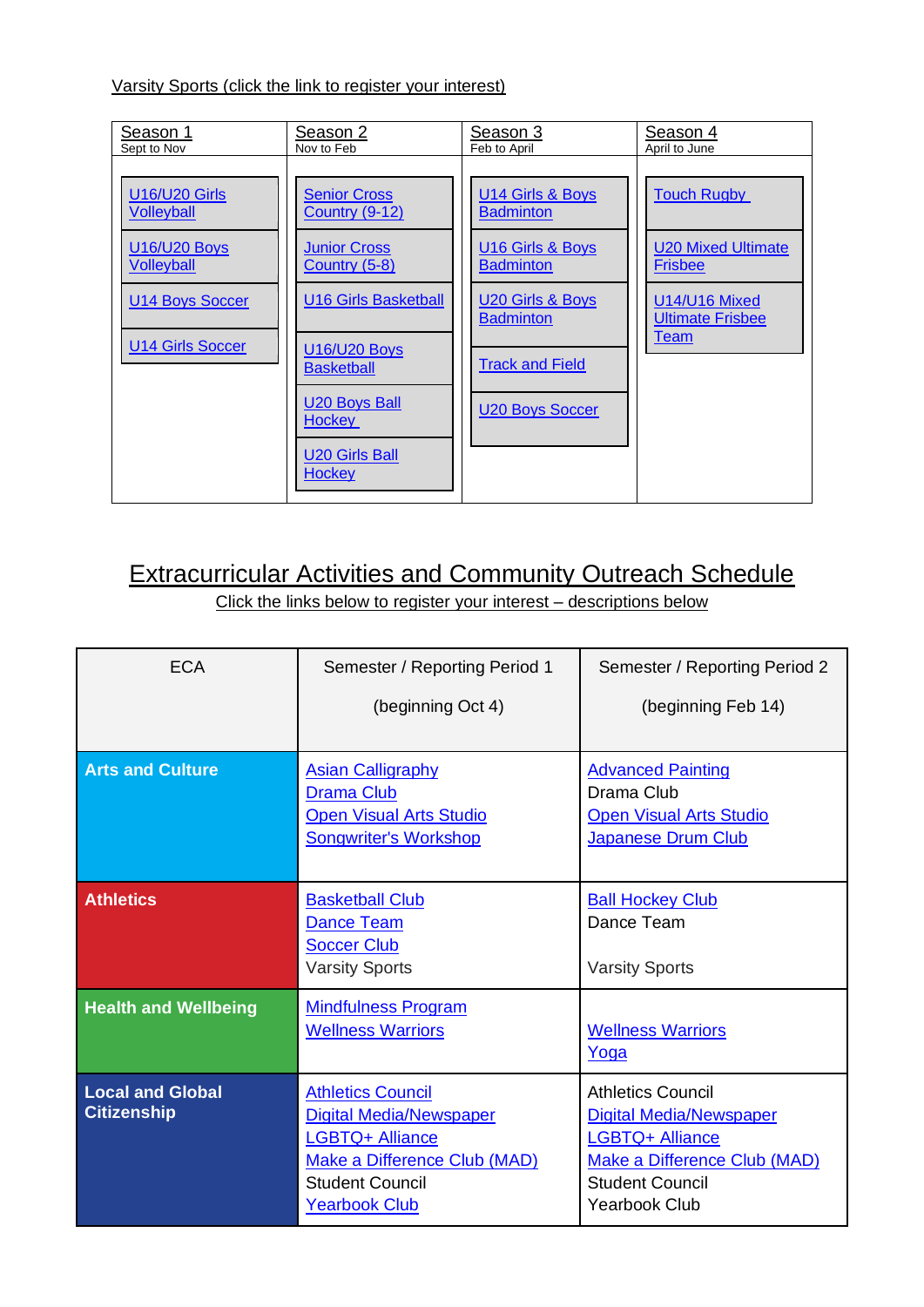| <b>Academic Enhancement</b>                          | <b>Board Games Club</b><br>Coding<br><b>French Club</b>                                                                               | <b>Card Games Club</b><br>Coding<br>Debate Club<br><b>Robotics</b><br><b>University Preparation Course:</b><br><b>Writing Quality Research Papers</b>                                              |
|------------------------------------------------------|---------------------------------------------------------------------------------------------------------------------------------------|----------------------------------------------------------------------------------------------------------------------------------------------------------------------------------------------------|
| <b>Local and International</b><br><b>Competition</b> | <b>Battle of the Books</b><br><b>Dragon Math</b><br><b>Mathematics Club</b><br><b>Model United Nations</b><br>Varsity sports (ISSFHK) | <b>Battle of the Books</b><br><b>Dragon Math</b><br><b>Mathematics Club</b><br><b>Model United Nations</b><br>Varsity sports (ISSFHK)<br><b>Chemistry and Physics</b><br>Competitions (by request) |

# Community Collaboration with External Providers

# **Arts and Culture**

#### **Ben Marans Photography Ltd. (9-12)**

#### **Visual Storytelling Workshop for Students**

During this 10-week course, students in grades 9-12 will gain a better understanding of photography equipment, composition, natural vs. artificial lighting, portraiture, and street photography. Each session will be full of practical tips and hands-on shooting to improve their photography skills and, at the end, students will receive a framed print of their work.

Ben Marans is a professional photographer who tells stories about putting people and the planet first. Some of his clients include KELY Support Group, the Canadian Chamber of Commerce, the Hong Kong Jockey Club, and the Peninsula Hotel. His work has been published locally and internationally and he has trained both amateur and professional photographers via workshops and mentorship programs in Canada, Hong Kong, and online.

When: Mondays, Oct 4 to Dec 13, 3:30 – 5:00

[Click her for more information](https://www.benmaransphotography.com/Visual-Storytelling-Workshops-Students)

[Click here to register](https://docs.google.com/forms/d/1oPMhZ-DQNxO2YitDBSxRRcg8eGF25ZTPZVt0B4vXirY/viewform?edit_requested=true)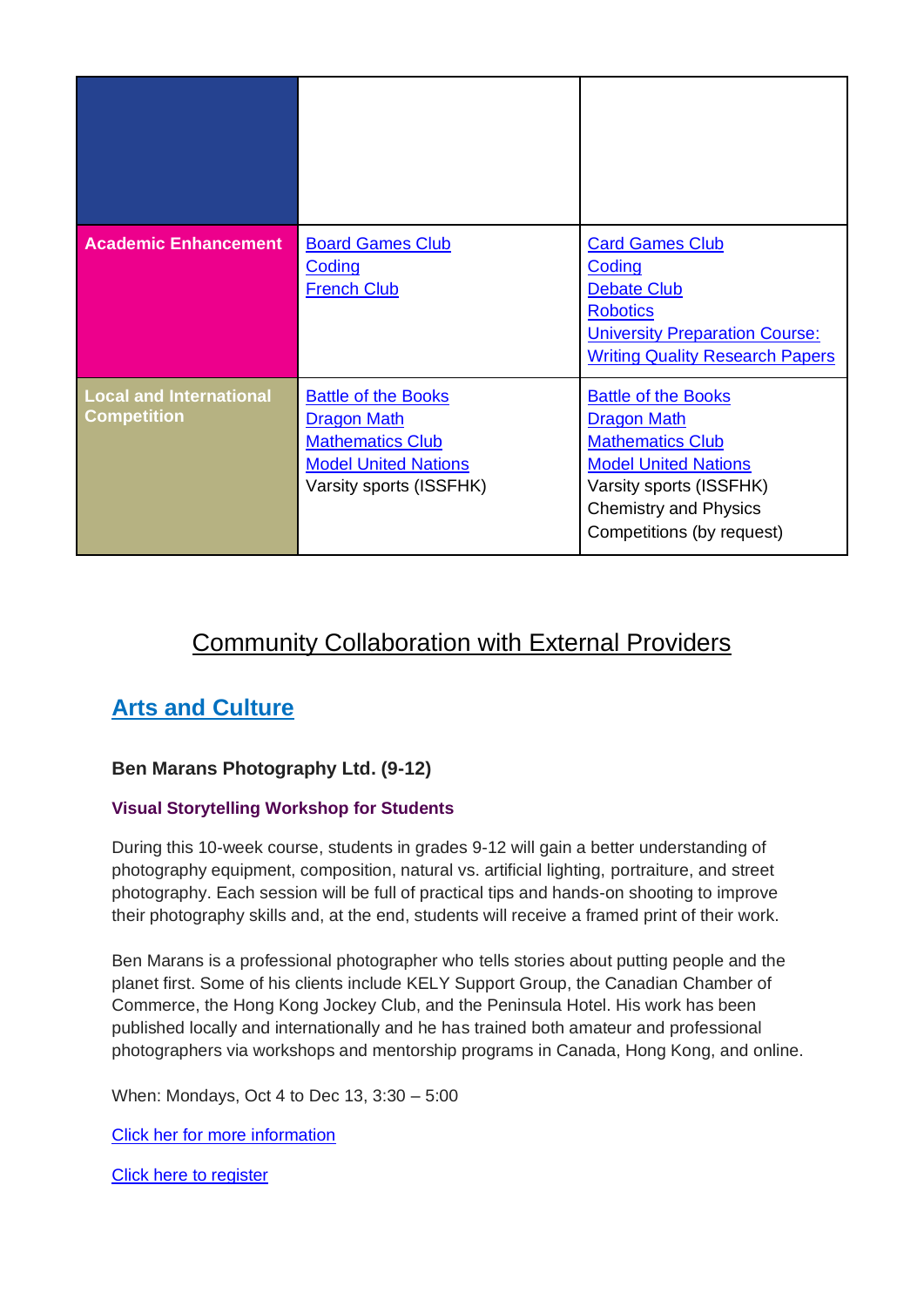#### **Faust International Youth Theatre (all ages)**

Each week, under the careful guidance of our leaders, children explore a different drama theme, play or topic. Workshops are tailored to the needs and age of the children. The program starts with ice-breaking activities helping the children to become comfortable in their new environment, allowing them to get to know each other and encouraging them to be proactive and supportive. The workshops then focus on development of performance skills such as improvisation, devising, clarity of expression, vocal projection, movement or script work.

Since 1999, Faust has been bringing the wonderful world of theatre and performing arts to the young people of Hong Kong through our after-school drama workshops and our extensive array of productions.

When: Every Saturday Afternoon, 2:30 – 5:00 (Open to public) Term 1 dates: October 2, 9, 16, 23, 30, November 6, 13, 20, 27, December 4

When: Every Wednesday Afternoon, 3:10 to 4:40 (Exclusive for DSC families) Term 1 dates: October 6, 13, 20, 27, November 3, 10, 17, 24, December 1, 8, January 5, 12, 19

#### [Click here](https://forms.gle/4iJFFoJomCxCVA1S6) to register

#### **Hong Kong Drum Academy – Stage 1 Drum Course (7-9, 10-12)**

A practical drum course for secondary school students. The lessons are designed to spark students' curiosity and interest in music and for them to learn how to play basic drum beats and fill-ins so that they gain the confidence to play their favorite songs or to start playing music in a band or with other musicians.

The course explores five main topics: drum set fundamentals, hand-foot coordination, rock and pop drum grooves, useful fill-ins, and playing songs. Prior musical or drumming knowledge is not required.

#### Milestones

- Music Theory & Drumming Knowledge All students will learn how to read, write, and create their own drum parts. Starting from the very basics of quarter notes, then on to 8th notes and 16th notes.
- Basic Drum Grooves & Fill-Ins By the end of 12 lessons, students will be able to play at least 15 different drum grooves and a variety of fill-ins that are suitable for most pop/rock music. This enables them to start jamming to their favorite songs or to start playing in a band with their friends.
- Playing Songs Each student will complete at least 2-3 drum songs from start to finish. At the end of the course, each student will walk away with a filmed video of themselves playing one of their favorite songs.

[Find out more about Hong Kong Drum Academy and instructor Jaedyn Yu's extensive,](https://www.hkdrumacademy.com/school)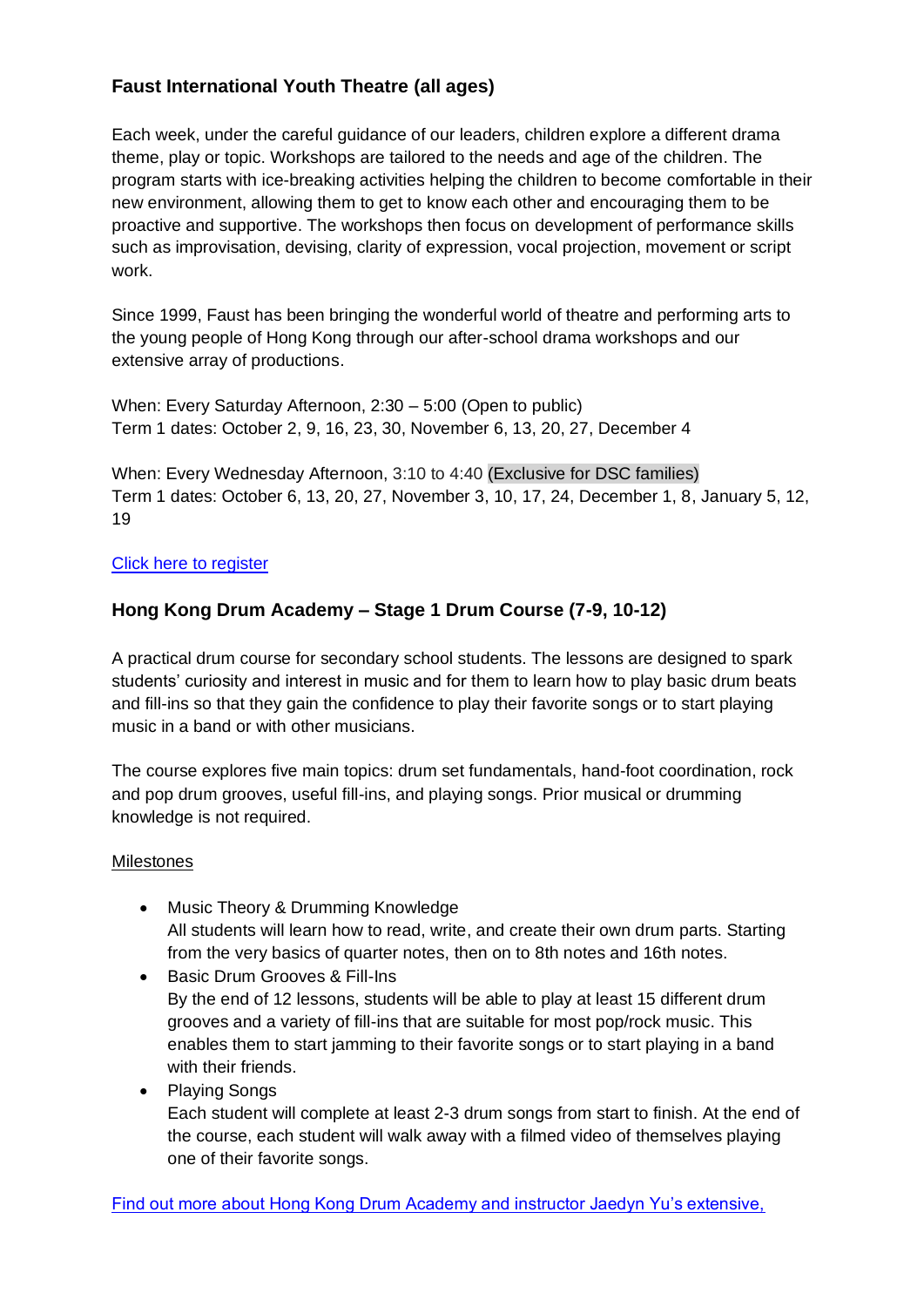[international music experience](https://www.hkdrumacademy.com/school)

[Click here to see examples of Hong Kong Drum Academy in action](https://docs.google.com/presentation/d/1-299aUlG5TpOQ8fvjxGERa4GS4EC-pnP/edit?usp=sharing&ouid=117415242419419470920&rtpof=true&sd=true)

When: (Gr. 7-9) Every Tuesday, 3:15 – 4:15 (DSC Auditorium) (Gr. 10-12) Every Thursday, 4:20 – 5:20 (DSC Auditorium) Enrollment: minimum 4 students, maximum 10 students.

[Click here to register](https://bit.ly/HKDA_DSC)

## **Athletics**

#### **Taekwondo Jung Do Kwan (Grades 7-8)**

Learn the basic skills of the Korean martial art of Taekwondo

**When:** Fridays 3:15-4:15pm beginning October 8th. **Where**: DSC Auditorium **Instructor**: Li Wai Ho **Registration**: [https://forms.gle/3ZbpZ4J5727oNuD28](http://email.dsceduhk.myenotice.com/c/eJwlzr0SgjAQBOCnIWUmORIIRQr_KCx8ABvnvASIEuJAKHx7UWe22NlmP2dN11RSsYhhDFN_C86WDQsWBEjRgBJaaQFc8qotK3PS-_0OZKsOx0IJt5B36_Dk8e2nlAN5TimywWr02jgtEQxhB0TKS0O1MJ12TYV3Ntoh59dSlLsC2i1dmuPC-9FvvbzeX1d11jXU6bIewTBKU0bKP1vNZvv43nhc_wS-GfjwZNlua1xuESfs_fwBTfJDPw)

#### **AP Sports Academy Cricket Coaching Program (Grades 7 to 12)**

Cricket is here! Join in one of the most popular sports worldwide. Open to beginner or advanced players.

**When**: Saturdays @ 11:00 am to 1:00 pm from October 9, 2021 to Jan 8, 2022 **Where**: India Club Kowloon, 24 Gascoigne Road, Jordon, Kowloon, Hong Kong **Registration**: [https://form.jotform.com/212650682188460](http://email.dsceduhk.myenotice.com/c/eJwljs0OwiAQhJ-mHMnuQun2wMG_voZBSi0qxbR48O1FTSaZZDKZ-UbLU29Qi-TiIy7Xcxyt6kW0BITQk4ZWt0ASpRmU4VO73-8IB304NhrGzYfxNd9leocll-iD9DmJ2XYX7lmDA0T2aoL6gK5DD2AUTKzEw86lPLdG7Roaqqa8JnnL5ed1o0aEZFowTMisDQifl-J8-QF2YrW3by-4159DVhA530WxNU3bObnFXcP6AbxkQpE) **More Information: [Link](http://email.dsceduhk.myenotice.com/c/eJwtjz1vwyAYhH-NGRFgDM7AkDjx1KmdOlmED5vEgGMgVf99aVrpHe65k17dadHbA8MUeOlWF-bJadEegBMEEYwOhKKOdohADNnYsv7SnU5Hgkc6nBuKdFJGl-UO_bcJMTtloIoeLKLX5tozLnnLNLdtJaot4RRfsbVaK7CKJectNe2xIWO93aRYdmUStC7INblsYDC5Js7L2aQq7CRLjg0ZHv9ifGLWEsowRrySNquTrzoVtuILevp9iVFuTiq5la9qnz-G8e3z8g5v2wxUDFmq_FrMwS5uv-WNLH_DYH0FlzvIoro-TV6GWmT_Ab85YjI)**

### **Academic Enhancement**

#### **BSD Education (Ages 10-12, 12+)**

Code the Future with Artificial Intelligence (previously known as Building AI) (ages 12+)

AI is a part of our future. There is no better time to start learning the inner workings of how it functions and powers the world around us. Students will learn about the design and programming behind modern digital assistant softwares like Alexa, Siri, and Cortana and explore the technology powering in-car navigation.

When: 3:30 – 4:30, Fridays between October 8 and December 17, 2021 DSC International School campus (laptop required)

Monster Battle Game Maker (Previously known as Digital Character Creation) (ages 10-12)

Ever wanted to build your own version of Pokémon? In this course, students will have a blast using their creativity and computational thinking skills. Students will design their own digital characters and bring them to life using code. Whether they create a friendly digital unicorn or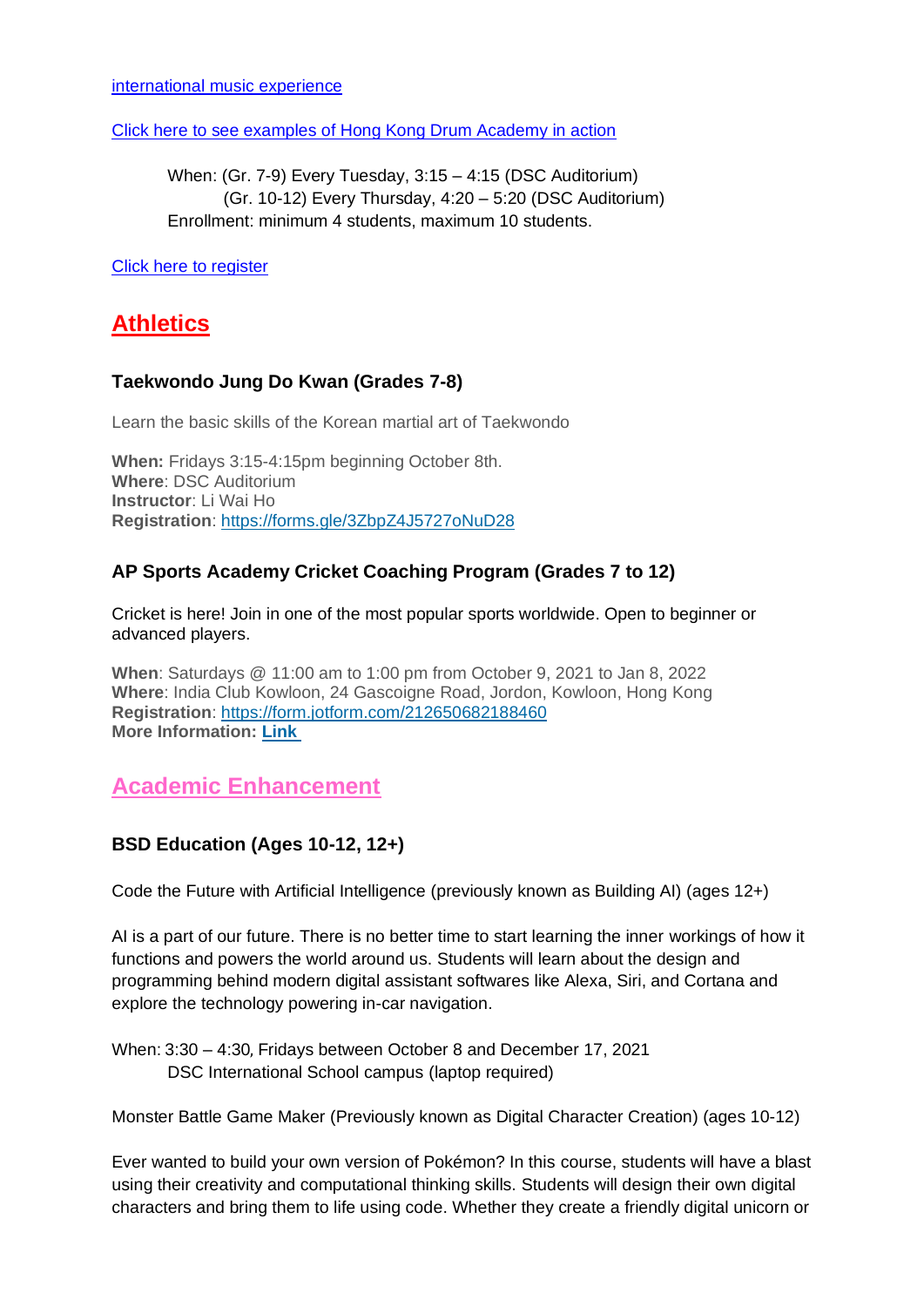a scary three-headed dragon, they will build their very own monster battle game using HTML, CSS and JavaScript.

When: 3:30 – 4:30, Thursdays between October 8 and December 17, 2021 DSC International School campus (laptop required)

[Click here for pricing and registration](https://virtualclasses.bsd.education/delia-school-of-canada-hong-kong/?q=deliaschoolcanadahk)

# **Teacher-Led Programs**

Meetings occur from 3:15-3:50 unless stated otherwise

|                            | ᅮ                                                                                                                                                                                                     | W                                                                                                                                      | <b>Th</b>                                                                                                                                                     |                                                                                                                                                        |
|----------------------------|-------------------------------------------------------------------------------------------------------------------------------------------------------------------------------------------------------|----------------------------------------------------------------------------------------------------------------------------------------|---------------------------------------------------------------------------------------------------------------------------------------------------------------|--------------------------------------------------------------------------------------------------------------------------------------------------------|
| Sem /<br>Term 1            | <b>Athletics Council</b><br>(Monday Lunch)<br><b>Drama</b><br><b>Digital Media</b><br>Songwriter's<br><b>Workshop</b><br><b>Student Council</b><br>$(7-8, 9-12)$                                      | LGBTQ+<br><b>Mathematics</b><br><b>Mindfulness</b><br><b>Matters</b><br><b>Model UN</b><br><b>Open Studio</b><br><b>Sailing/Rowing</b> | <b>Asian Calligraphy</b><br>Coding<br><b>Dance Team</b><br><b>French</b><br><b>MAD</b><br><b>Soccer Club</b><br>$(7-8)$<br><b>Student Council</b><br>$(9-12)$ | <b>Basketball Club</b><br>$(7-8)$<br><b>Battle of the Books</b><br><b>Board Games</b><br><b>Dragon Math</b><br><b>Wellness Warriors</b><br>Yearbook    |
| Sem /<br>Term <sub>2</sub> | <b>Athletics Council</b><br><b>Advanced Painting</b><br><b>Digital Media</b><br><b>Drama</b><br><b>Student Council</b><br>$(7-8, 9-12)$<br><b>Uni Prep: Writing</b><br><b>Research Papers</b><br>Yoga | <b>Debate</b><br><b>Japanese Drum</b><br>LGBTQ+<br><b>Mathematics</b><br><b>Model UN</b><br><b>Open Studio</b>                         | <b>Dance Team</b><br><b>Ball Hockey Club</b><br>$(7-8)$<br>Coding<br><b>MAD</b><br><b>Student Council</b><br>$(9-12)$<br><b>French</b>                        | <b>Battle of the Books</b><br><b>Board Games</b><br><b>Card Games</b><br><b>Dragon Math</b><br><b>Robotics</b><br><b>Wellness Warriors</b><br>Yearbook |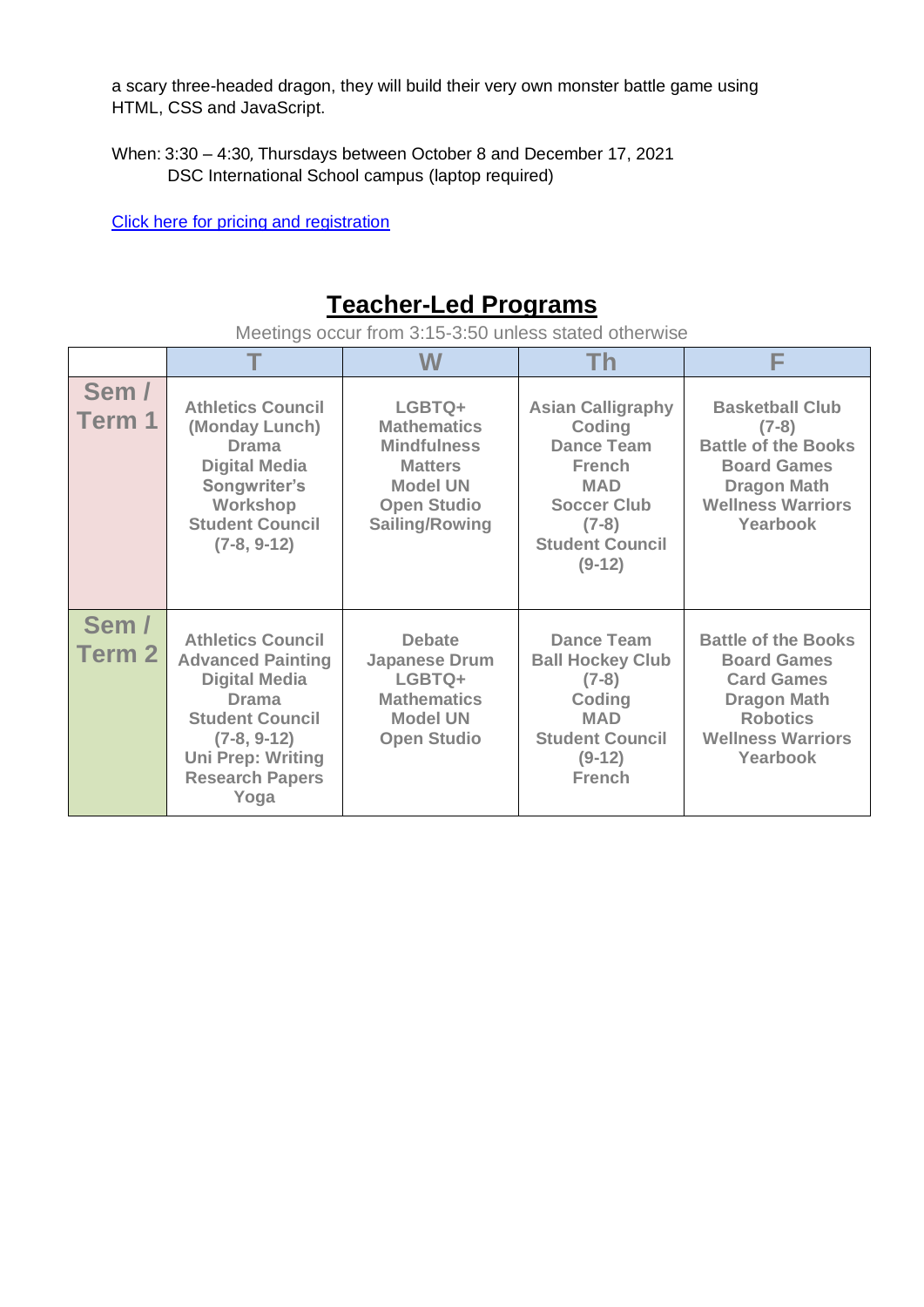## **Arts and Culture**

*Explore the arts through drama, visual art, music, and culture* 

#### **Drama Club (7-12)**

Students develop dramatic skills and work collaboratively on a school drama production. All aspects of drama will be explored, including acting, writing, stage management, set design, and more.

Teacher Supervisors: Ms Yeung and Ms Lee When: Every Tuesday

#### **The Open Studio Club (9-12)**

The Open Studio Club allows students to create art in a safe and supportive space through independent exploration of topics and materials. Sketch, paint, sculpt, or build, if you like to be creative and want some independent time to make art, this club is for you.

Teacher Supervisor: Ms Todd When: Every Wednesday

#### **Advanced Painting (9-12)**

Some basic painting experience would be helpful, as this club is geared to help students develop a wide range of technical skills. Whether you are coming to be creative, to relieve stress through art, or to build your creative portfolio, this club will be a unique experience at DSC.

Teacher Supervisor: Ms Todd When: Every Tuesday Sem 2

#### **Japanese Drum Club (9-12)**

Students will learn how to play Japanese Drums (*wadaiko)* and perform in front of a live audience. This club is a great way to combine culture and music.

Teacher Supervisor: Ms Shoujie When: Every Wednesday S2

#### **Asian Calligraphy (9-12)**

Focusing on Chinese and Japanese culture, students will learn traditional calligraphy and create beautiful artworks.

Teacher Supervisor: Ms Wen When: Every Thursday Sem 1

#### **Songwriter's Workshop (7-12)**

Students will focus on the basics of guitar chord progression and vocal accompaniment. Open to beginner or experienced musicians who enjoy playing guitar, singing, and creating.

Teacher Supervisor: Mr. Anderson When: Every Tuesday Sem 1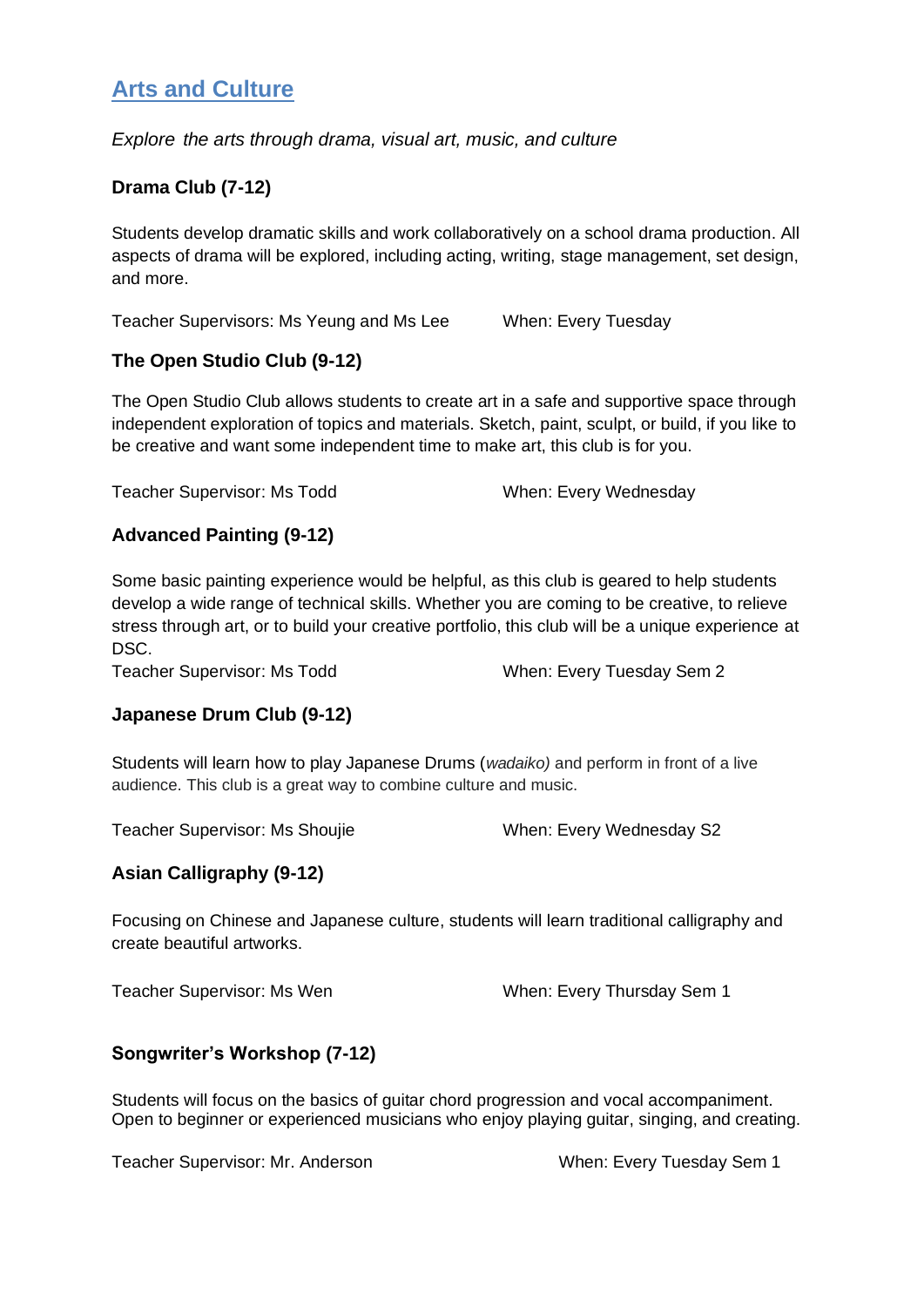# **Athletics**

*Be fit and have fun. Athletics is an integral part of building the confidence and perseverance needed to succeed in all areas of life.* 

#### **Ball Hockey Club (7-8)**

Learn about Canada's official winter sport. Acquire basic ball hockey skills and participate in friendly games. All meetings will take place at DSC International School on the Courtyard.

Teacher Supervisors: Mr. Moses and Mr. Vienneau When: Every Thursday Sem 2

#### **Basketball Club (7-8)**

Gain an interest in basketball by playing friendly games and learning basic skills. All meetings will take place on the DSC International School courtyard.

Teacher Supervisors: Mr. Miles, Mr. Roes, Mr. Vienneau When: Every Friday Sem 1

#### **Soccer Club (7-8)**

Gain an interest in soccer by playing friendly games and learning basic soccer skills. All meetings will take place on the DSC International School courtyard.

Teacher Supervisors: Mr. Vienneau and Ms Shojiue When: Every Thursday Sem 1

#### **Dance Team (7-12)**

The Dance Team allows students to develop technical skills through choreography, collaboration, and perseverance. The Dance Team competes in friendly competitions and showcases their talent through entertaining events throughout the year.

Teacher Supervisors: Ms Shack and Ms Yeung When: Every Thursday

#### **Varsity Sports (7-12)**

Complete against other international schools in Hong Kong while developing perseverance, determination, and collaborative skills.

Teacher Supervisors: Various When: Check season schedules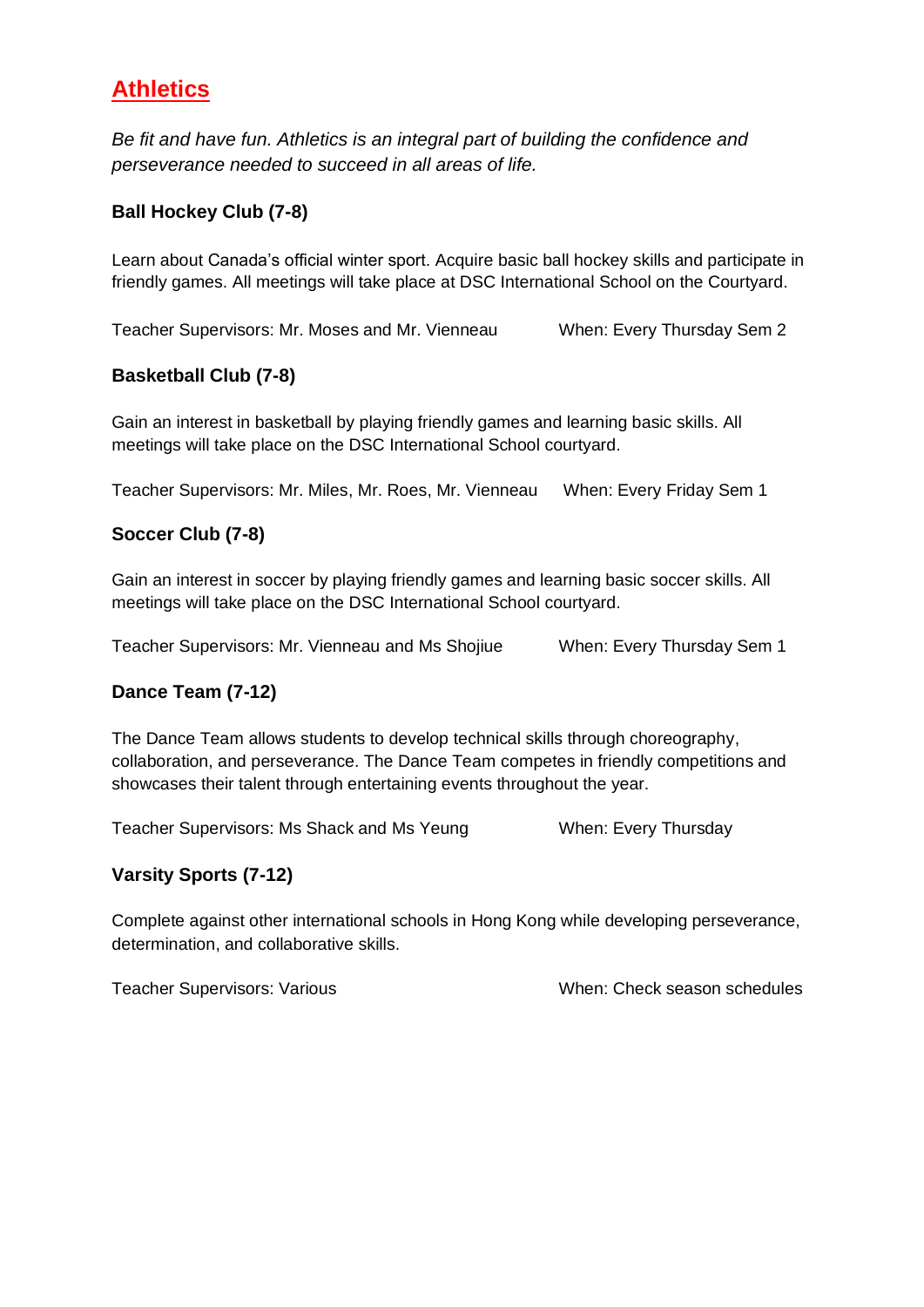# **Health and Wellbeing**

*Committed to the well-being of students through an integrated support network*

#### **Wellness Warriors (7-12)**

This student-centered club is for those who want to promote health and wellness within the DSC community. The Wellness Warriors serve as role models by encouraging a change in the habits, attitudes, and knowledge of social and emotional wellbeing.

Teacher Supervisors: Mrs. Schnepf-Comeau and Mr. Miles When: Every other Friday

#### **Yoga Club (9-12)**

The Yoga Club is an inclusive group that aims to foster a community of mindfulness and healthy living through the practice of yoga.

Teacher Supervisors: Ms Michon and Ms Law When: Every Wednesday Sem 2

#### **Mindfulness Matters Method Eline Snell (9-12)**

Brain studies have shown that regular mindfulness practice can promote and strengthen the development of the prefrontal cortex so that we live happier, stress-free lives and become better learners. This program is taught by a certified instructor. Class size will be limited to 12 participants.

Teacher Supervisor: Mrs. Schnepf-Comeau When: Every Wednesday Sem 1

### **Local and Global Citizenship**

*Help drive meaningful change within the community*

#### **Student Council (7-8, 9-12)**

Elected student representatives work with teachers and the administration to promote school spirit and a sense of community. The Student Council is responsible for organizing homeroom challenges, school dances, charity events, and a variety of other activities.

| Teacher Supervisors: Ms Lee and Mrs. Orser (7 and 8) | When: Every Tuesday           |
|------------------------------------------------------|-------------------------------|
| Mrs. Maiden and Mr. Buntain (9-12)                   | <b>When: Every Tues/Thurs</b> |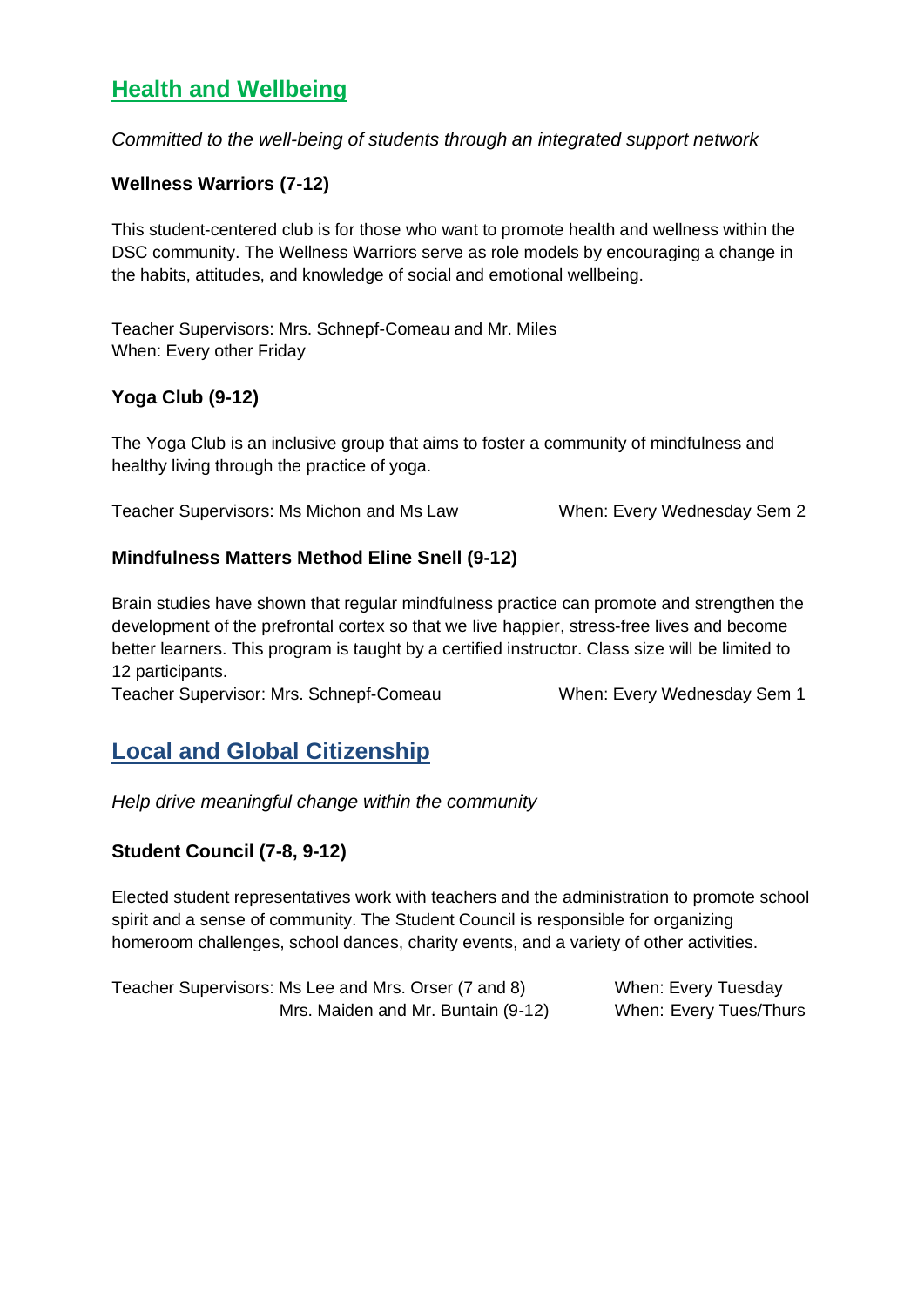#### **Athletics Council (9-12)**

Students will be trained in the details of running athletic competitions, as well as marketing these events through social media accounts and bulletin boards throughout the school. This club will give students the confidence to be leaders and make a positive impact on the school as a whole.

Teacher Supervisor: Ms Richard When: Every other Monday

#### **Yearbook Club (9-12)**

Yearbook Club members collaborate with the entire school community to publish memories of the academic year in the School's Yearbook. Students will develop photography and design skills while working closely with the school staff and students.

Teacher Supervisor: Mrs. Murray When: Every other Friday

#### **Digital Media/Newspaper Club (7-12)**

The Digital Media and Newspaper Club publishes multimedia content designed to celebrate the DSC community. This is a great way to improve writing and technological skills, time management, organization, cooperation, and creativity.

Teacher Supervisors: Ms Chan and Mr. Elson When: Every other Tuesday

#### **LGBTQ+ Alliance (7-12)**

The LGBTQ+ (Lesbian, Gay, Bisexual, Transgendered, Questioning) Alliance is open to any Grade 7 - 12 student. This alliance is designed to bring students together in an effort to explore social issues that are relevant to all young people in our modern world.

Teacher Supervisors: Ms Yeung and Mrs. Orser When: Every other Wednesday

#### **Make A Difference Club (M. A. D.) (9-12)**

This is a unique opportunity for students to Make A Difference (M. A. D.) in their community. Students will work together to support local charities through fundraising and volunteer service.

Teacher Supervisors: Ms Chan, Ms Wen, Ms Liu When: Every other Thursday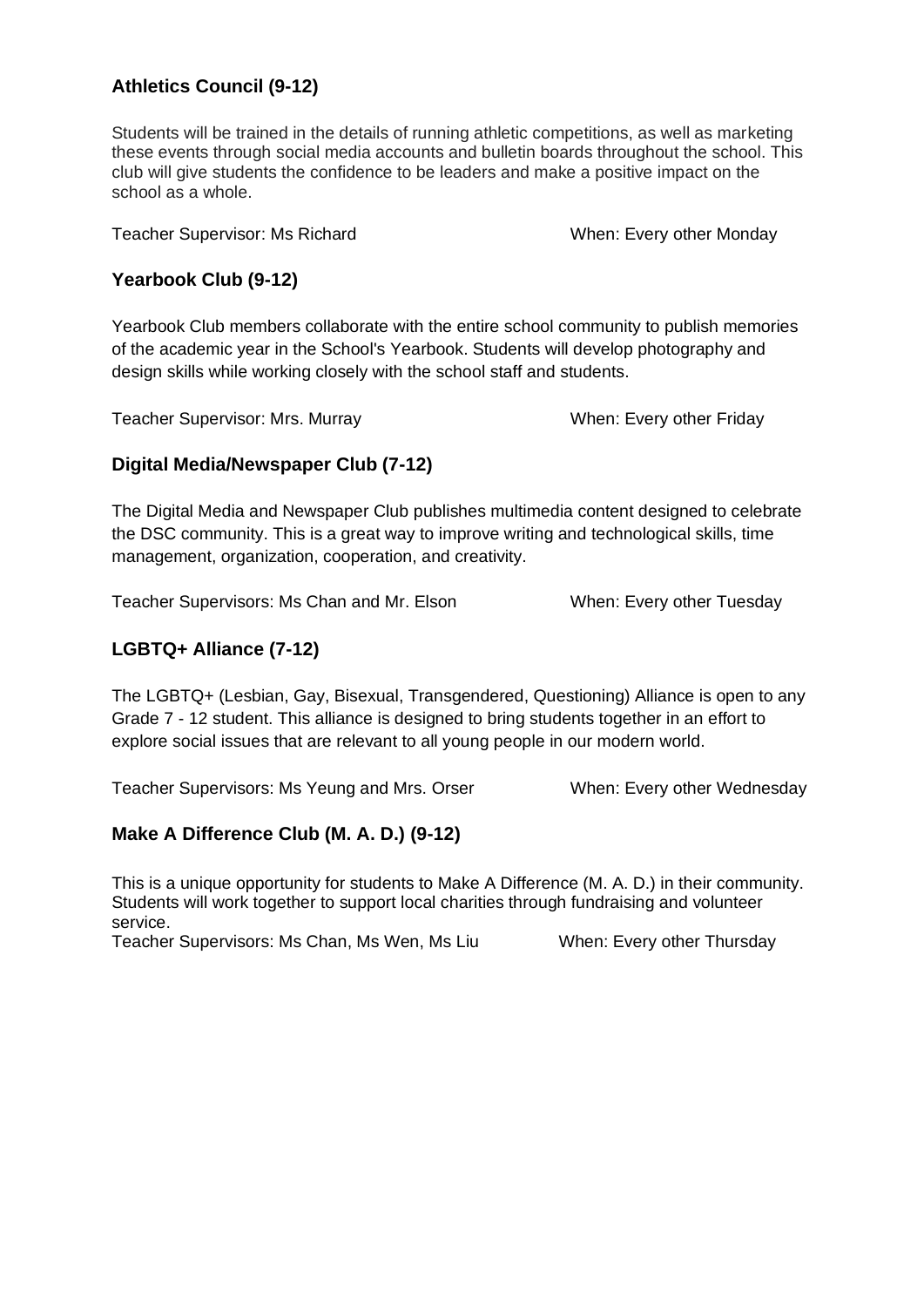### **Academic Enhancement**

*Continue the exploration of academic subjects outside of the classroom*

#### **French Club (7-12)**

Practice French in a social, informal setting, through games, music, and cinema. Enrollment in French class is not required, but some previous knowledge of French will be beneficial.

Teacher Supervisor: Ms Hay-Sabourin When: Every other Thursday

#### **Board Games/Card Games Club (7-8, 9-12)**

In the first half of the club, students will focus on games of chance and probability, and how to analyze risk versus reward when making strategic moves. In the second half of the club, students will focus on a variety of games that require endgame strategic planning based on the player's ability to adapt to opponents and the evolving game environment.

| Teacher Supervisors: Mr. Moses / Mr. Anderson (7-8) | When: Every other Friday |
|-----------------------------------------------------|--------------------------|
| Mr. N. Leung (9-12)                                 | When: Every Friday Sem 2 |

#### **Robotics (7-8)**

Design, build, compete. This program is developed for all levels of robotics backgrounds from beginner to experienced. Students will design and program their own robots for competition.

Teacher Supervisor: Mr. Waller When: Every Friday Sem 2

#### **Debate Club (9-12)**

Students will develop the ability to analyze, critique, and create arguments, as well as the structure of formal debates. Students will be given a topic, which they will have to research and defend a viewpoint against other members of the Debate Club.

Teacher Supervisor: Mr. Murray When: Every Wednesday Sem 2

#### **Video Games/Coding Club (9-12)**

The purpose of this club is to allow students to design and create their own games. Students will discuss the video game industry (e.g. discussing emerging jobs and economic potential and social issues related to video game addiction). The club will provide an opportunity and safe space to socialize and create video games, promote teamwork, and collaborate. Previous coding knowledge recommended.

Teacher Supervisor: Mr. Elson When: Every other Thursday